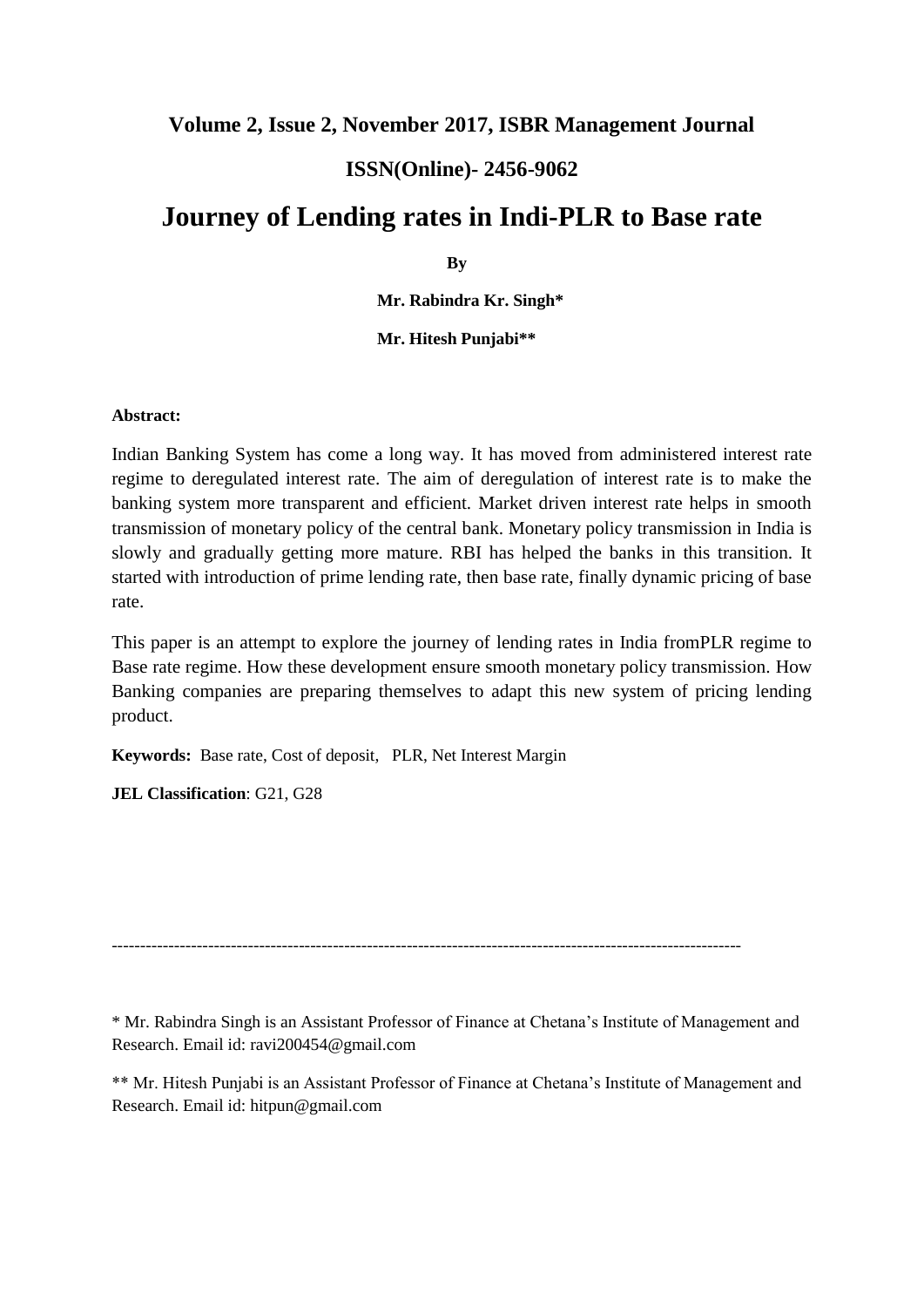#### **Introduction:**

Indian Banking system has passed various phases of change marking its development. Interest rate on lending product is one of the major sources of revenue. As per Narshimhan committee Report on banking reform, banks should be given authority to price the lending product. It aimed at enhancing the profitability and efficiency of banking system. It also aims at developing an efficient channel of monetary policy transmission. Lending rate in India has passed through various stages starting from BPLR to Base rate, now new form of base rate.

#### **The objectives of Study:**

- 1. To understand the evolution of lending rates in India post banking sector reform
- 2. To understand the interest rate as channel of monetary policy transmission in India
- 3. To understand the implication of RBI's new guideline for Base rate calculation on Banking sector.

#### **Research Methodology:**

This is a conceptual paper, highlighting the dynamics of lending rates. How has it evolved over a period of time? This paper is an attempt to understand the guiding factor for calculation of lending rates in India and emergence of Interest as an efficient channel of monetary policy transmission. It used various data from Indian economy database of RBI and Annual report of various banks.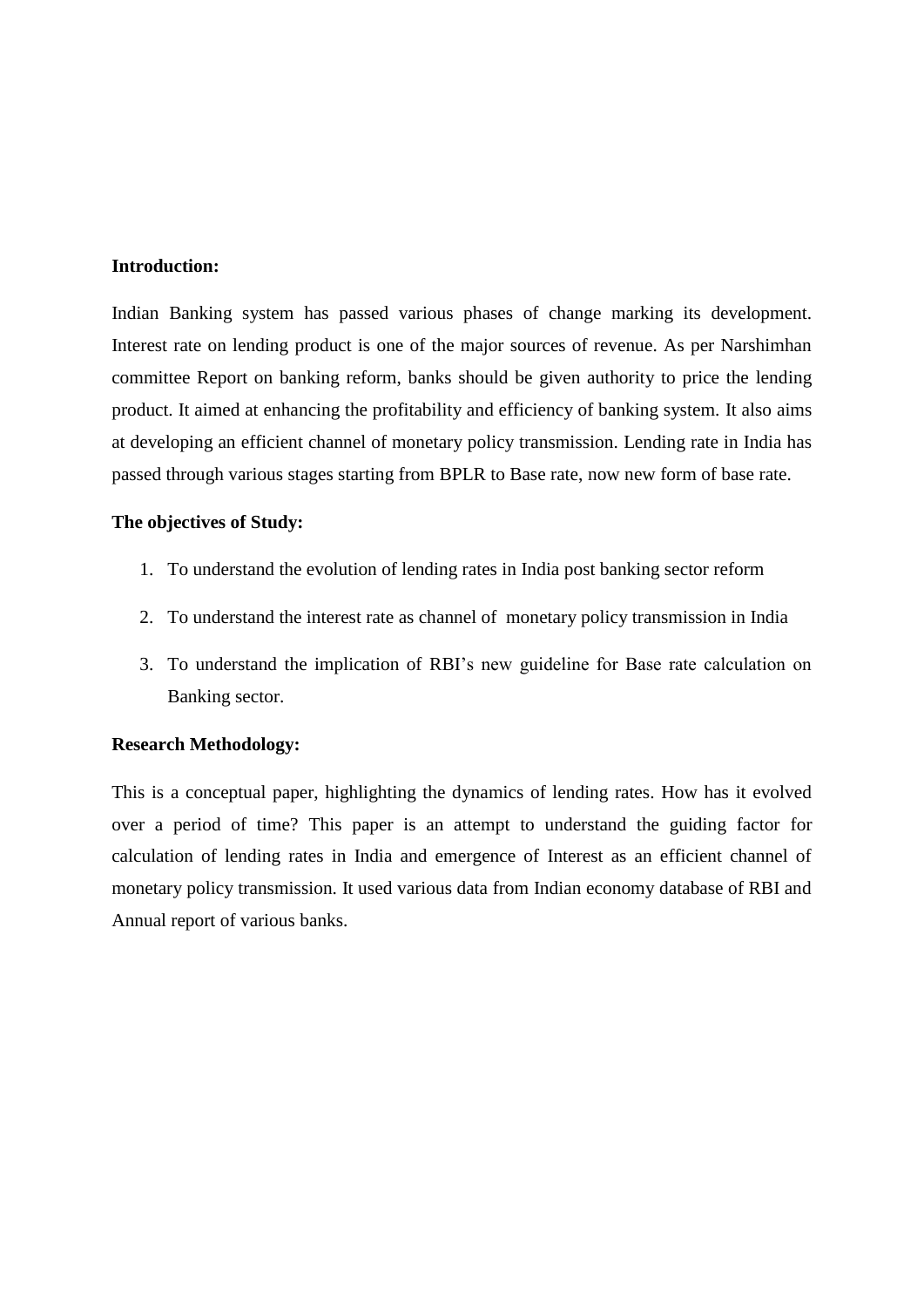#### **De-regulation of Interest Rate in India**:

As per recommendation of Narshimhan on banking sector reform, lending rate should be freed from any regulation. Banks should be given freedom to decide their lending rates based on availability of fund and various operational expenses. It was decided that these deregulation of interest rate will be introduced in phased manner. First de-regulation started by allowing banks to decide their lending on loans up to 2 lakhs. All loans are linked with PLR. PLR is the minimum rate of interest charged by banks to their best customer.

PLR is the rate quoted by banks to its best rated customer but Borrower often took undue advantage of the system and took loans for short term periods at minimal rate of interest. This led to a situation where the banks were forced to quote competitive, lower rates of interest to retain customers. This posed serious threat to the profitability of the banks; subsequently RBI introduced the "Benchmark Prime Lending Rate" (BPLR) in place of PLR. It made bank quote BPLR, based on its affordability of credit. BPLR was arrived at after taking into account four important components like average cost of deposits, operating expenses, probable loan losses and profit margin. Interest rate is considered as cost of credit. It is an important measure that tells us at what rate credit is flowing into the system. BPLR emerged as benchmark for credit flow. It has brought transparency in lending but with change in time many new sources of funding has developed in the financial system. New economy has opened new avenue for fund raising such as ECB, FCCB, ADR and GDR. These all new sources of finance have reduced the dependency of corporate on Banking and bargaining power of borrowers has increased manifold. This increased competition has made bank to lend at lower rate than quoted rate of interest BPLR. RBI's committee on BPLR found that BPLR is no more a benchmark, most of the credit is flowing at much lower than published BPLR.

It gets reflected in the poor monetary transmission. Poor monetary transmission forced RBI to introduce new system lending i.e. base rate system of lending.

#### **What is Base rate?**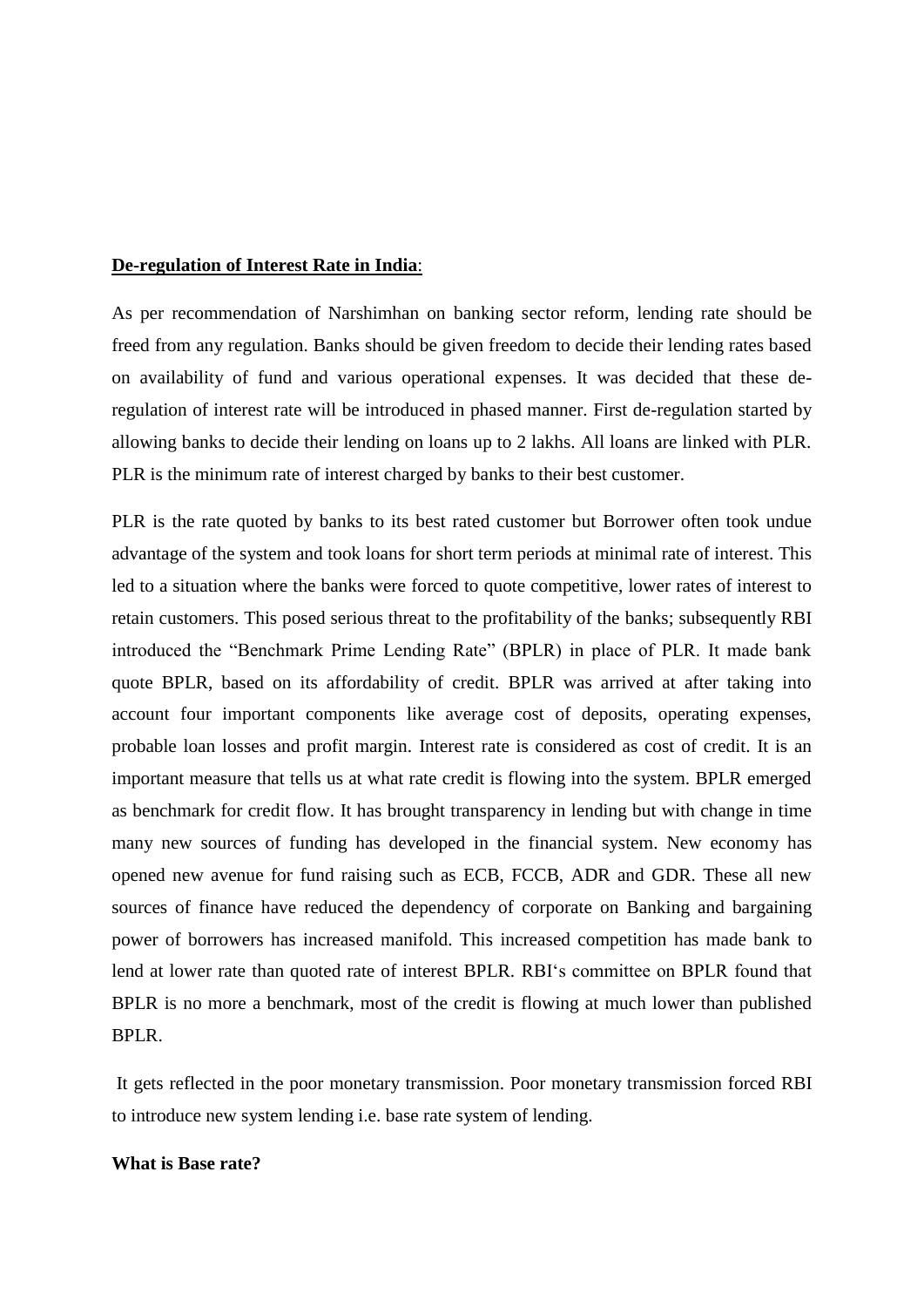Interest rate is one of the important channels of monetary policy transmission. When BPLR is fails to transmit the monetary policy signals then need for alternative channel for measure of credit flow is felt.

Base rate is the minimum rate set by the Reserve Bank of India below which banks are not allowed to lend to its customer. It aimed at promoting the transparency in the credit market and ensures that banks pass on the lower cost of fund to their customer. It includes the entire cost element which can be clearly identified and are common across the borrowers.

#### **Short-coming of Existing method of Base rate calculation:**

Base rate was introduced to bring the transparency in lending and ensure a smooth monetary policy transmission. But it is not reflected in the base rate movement. RBI has cut 125 bps in policy rate but the most banks have responded by lowering just 30 bps. Borrowers are not getting the advantage of rate cut with immediate effect. In other word base rate doesn't reflect the monetary policy decision. Bankers found difficulty incorporating immediate change in base rate as per RBI's monetary policy measures. Most of the bank follows average cost of fund to calculate the cost of deposit and hence difficult to reflect the policy measures.RBI wanted base rates to be more responsive and dynamic, hence they suggested change in the method of calculation of Base rate. Cost of deposit is one of the major components of Base rate and should be calculated on marginal cost basis so as to incorporate the change in base with immediate effect.

#### **Proposed Change in method of Base rate calculation:**

RBI wants the interest rate should be responsive and reflect the monetary policy decision. In existing scenario, it is not possible to incorporate the changes in monetary policy. It h

According to RBI draft guidelines, the base rate has to be arrived at by taking into consideration the following:

- $\triangleright$  Cost of deposit
- $\triangleright$  Adjustment for negative carry in respect of CRR and SLR
- $\triangleright$  Unallocable overhead cost for the banks
- $\triangleright$  Profit margin

The actual rate of lending would be base rate plus borrower specific charges, which will include product specific operating cost, credit risk premium and tenor premium.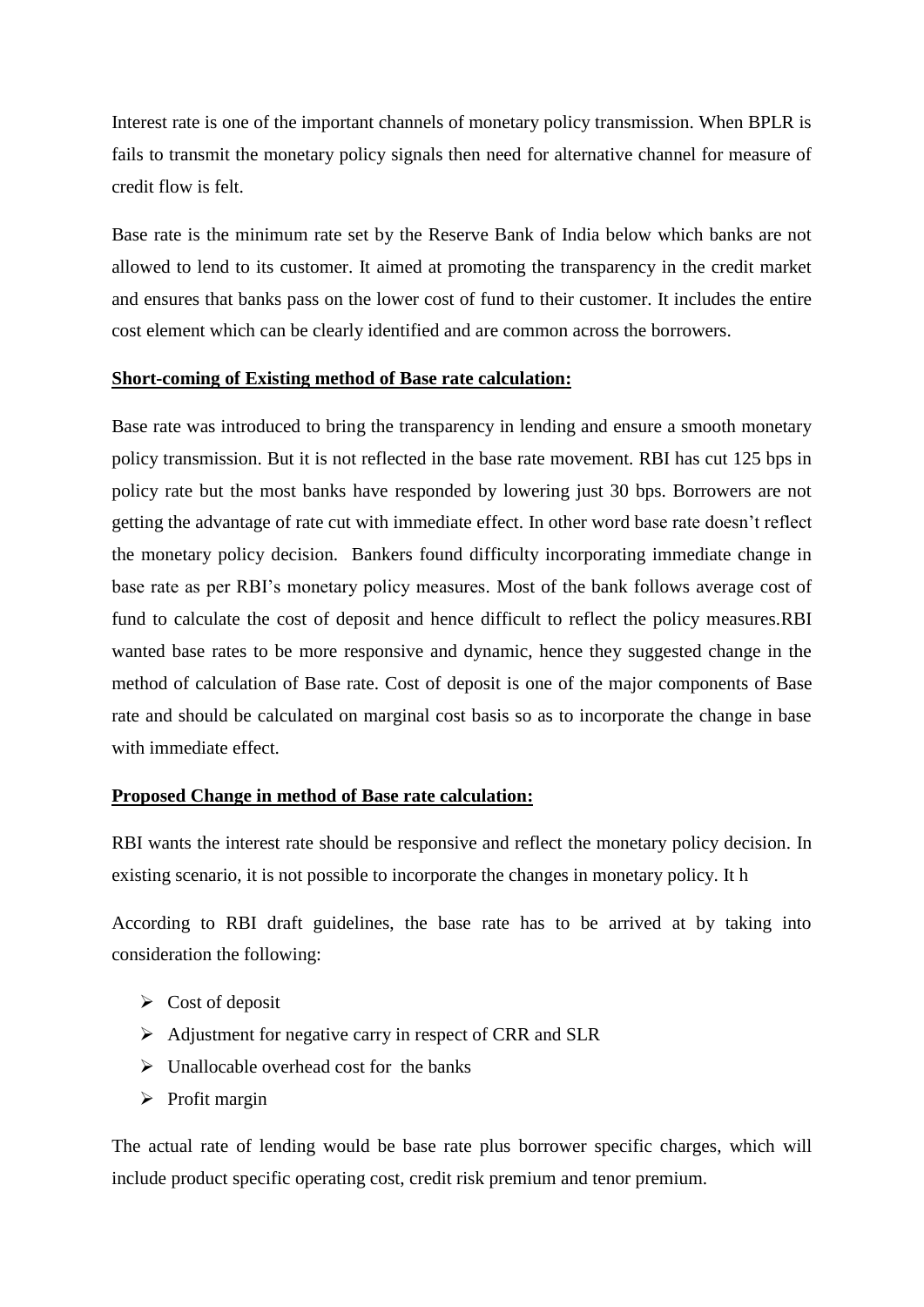Under the proposed guideline, to be implemented from FY17, banks are required to move in a time bound manner to a new base rate calculation based on marginal cost of funds. With the base rate linked to marginal cost of funds, monetary policy would be faster and more effective.

However this move will lead to frequent change in the base rate, thereby increasing its volatility.

#### **Component of Base rate calculation as per new guideline:**

### **Cost of Funds:**

Banks have to calculate base rate as per marginal cost of funds after considering all sources of funds other than equity in proportion of outstanding balance on the date of review. Cost of deposit will be calculated using latest interest rate/ card rate payable on CASA deposit and term deposit of various maturities. Cost of borrowings should be calculated using average rate at which funds were raised in the last month preceding the date of review.

#### **Negative Carry on Statutory Reserve:**

Negative carry needs to be calculated on mandatory levels of statutory reserves (CRR-4% and SLR 21.5%) based on the marginal cost of funds. Negative carry on CRR arises because banks don't earn interest on this balance with RBI. On SLR, negative carry will arise only if return on SLR investment is less than cost of fund.

#### **Un-allocable overhead cost:**

Un-allocable overhead costs should comprise expenses that are incurred for the bank as a whole, and cannot be allocated to any business activity or any unit. These components would be fixed for three years, subject to review thereafter.

#### **Average return of net worth**:

The average return on net worth is the hurdle rate of return on equity determined by the bank's board or Management .The RBI expects bank to maintain this component. Any change needs to be made if there is a major shift in the business strategy.

#### **Interest rates on loans:**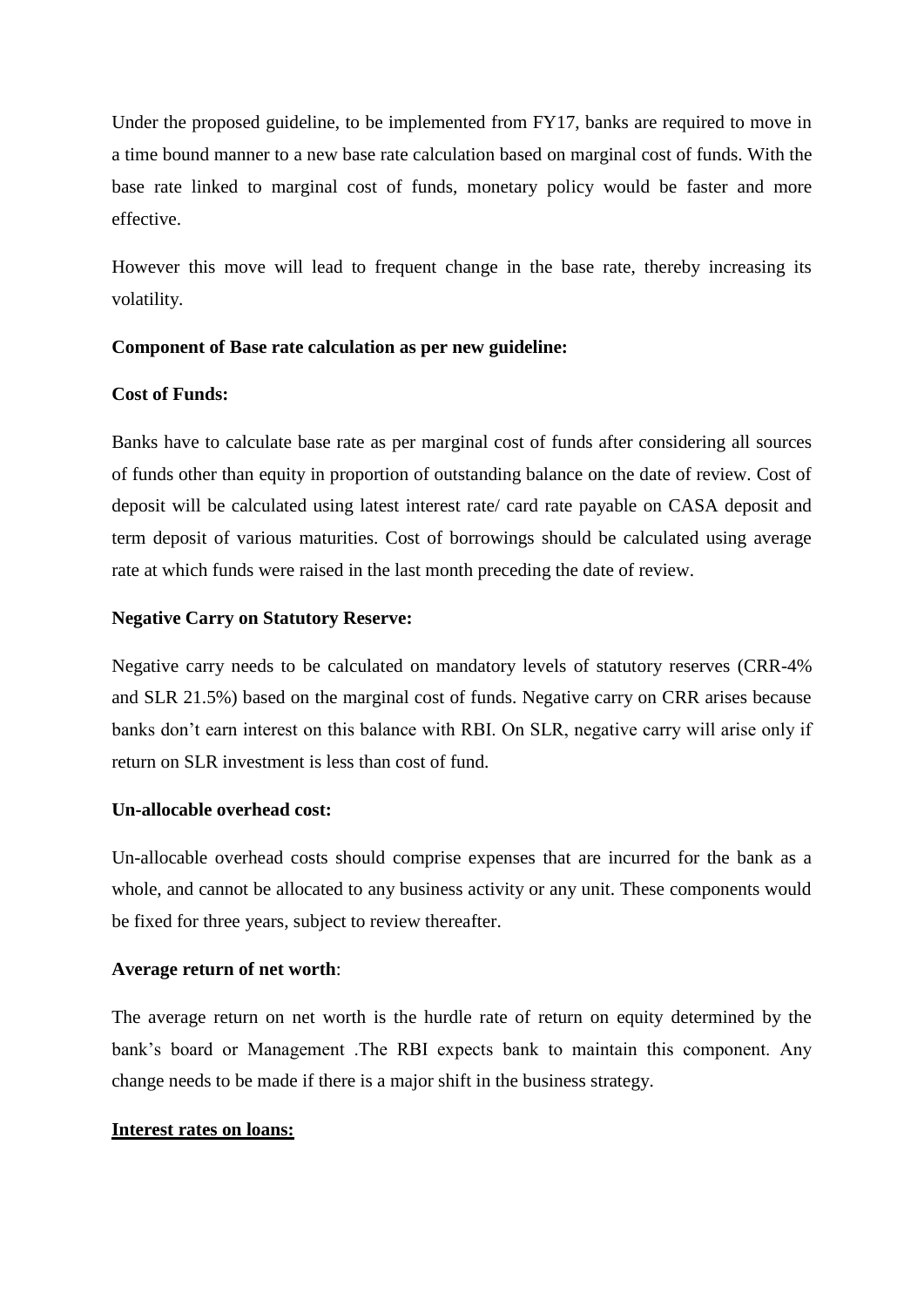Earlier, Banks were allowed to adjust the overhead cost and average return on net worth to arrive at their base rate. However, to stablise the component, the RBI has asked to delineate the components of spread with the approval of the board.

#### **Impact of proposed change in base rate calculation:**

# **Bank with low CASA and higher exposure to long term corporate loan will impact more :**

Introduction of change in base rate is likely to make monetary policy transmission smooth and efficient. It will benefit the borrowers. Impact of the guideline will be higher on banks with more focus on corporate loans (Table3). Banks with retail focussed loan is likely to be least affected.

Reduced flexibility in loan pricing and higher demand for refinancing will put pressure on asset liability management. It will reduce the margin of banks. Banks with higher share of fixed rate loan portfolio and higher tenure loan will stand to benefit whereas higher share of short term loan will likely to face yield pressure.

Bank with low CASA and higher share of base rate linked loan may be impacted more.

# **Growth in retail loans to accelerate:**

Retail loan growth may get accelerated from rate cuts given the high sensitivity to rates. Privates banks especially the retail focused banks likely to be the key beneficiaries. Share of private banks share in retail loan would continue to rise (Table 1).

#### **NBFCs will benefit:**

NBFCs would benefit from the decline in cost of funds from banks. Share of bank funding in the borrowing mix of most of the NBFCs range from 30-70%. Consequently cost of fund for NBFCs would start declining. SME borrower would stand to benefit as decline in base rate will reduce their interest burden.

#### **Commercial paper issuance may increase:**

Due to limited flexibility in Base rate, bank may find it more profitable to invest in Commercial paper issue by companies. Commercial paper will be popular in falling interest rate scenario as it is cheaper than bank. Company may use this instrument more to raise fund.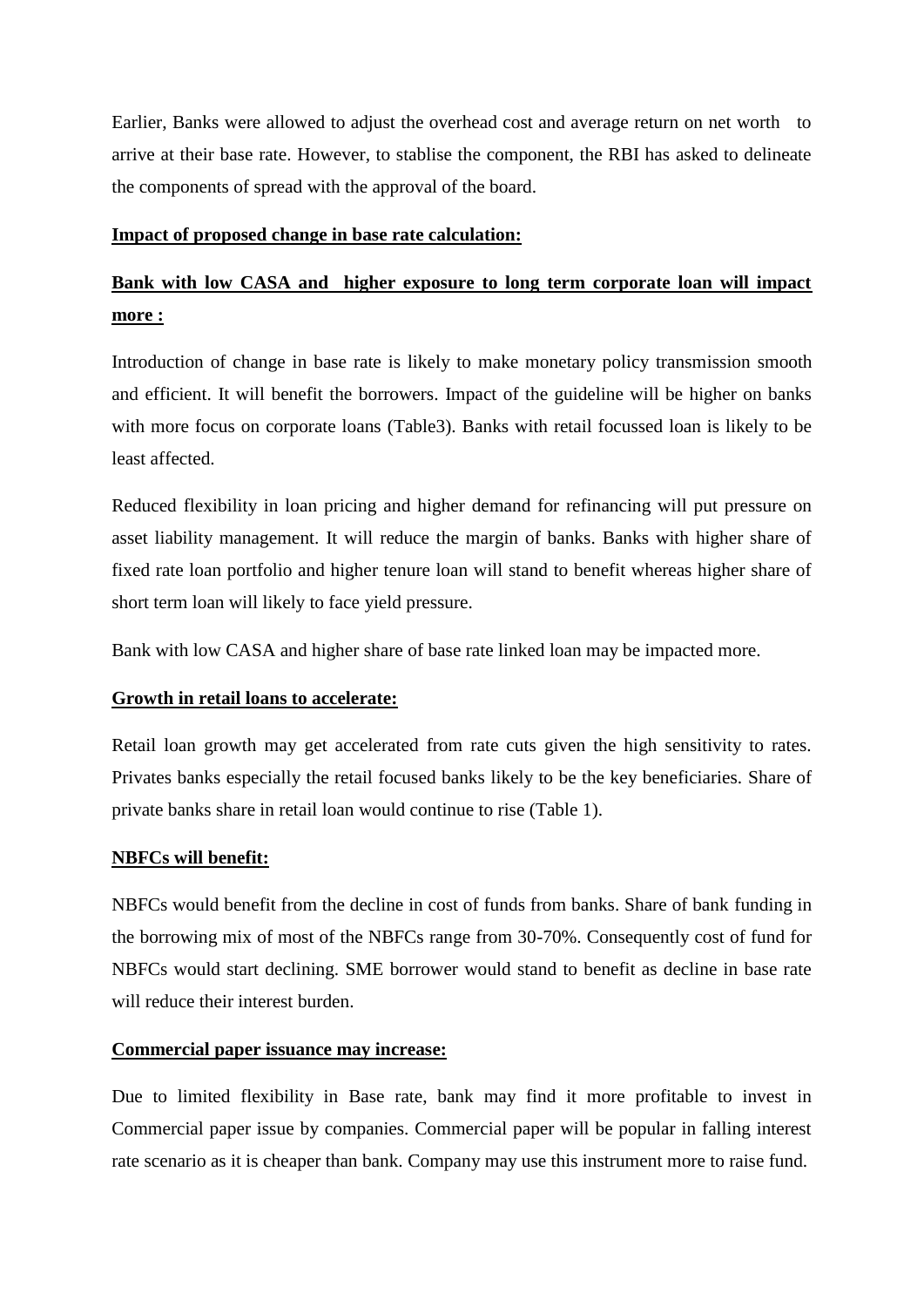

**Table1: Share of private banks in retail loans rising**.

### **Table 2: Loan linked to base rate**



**Source: Company annual report**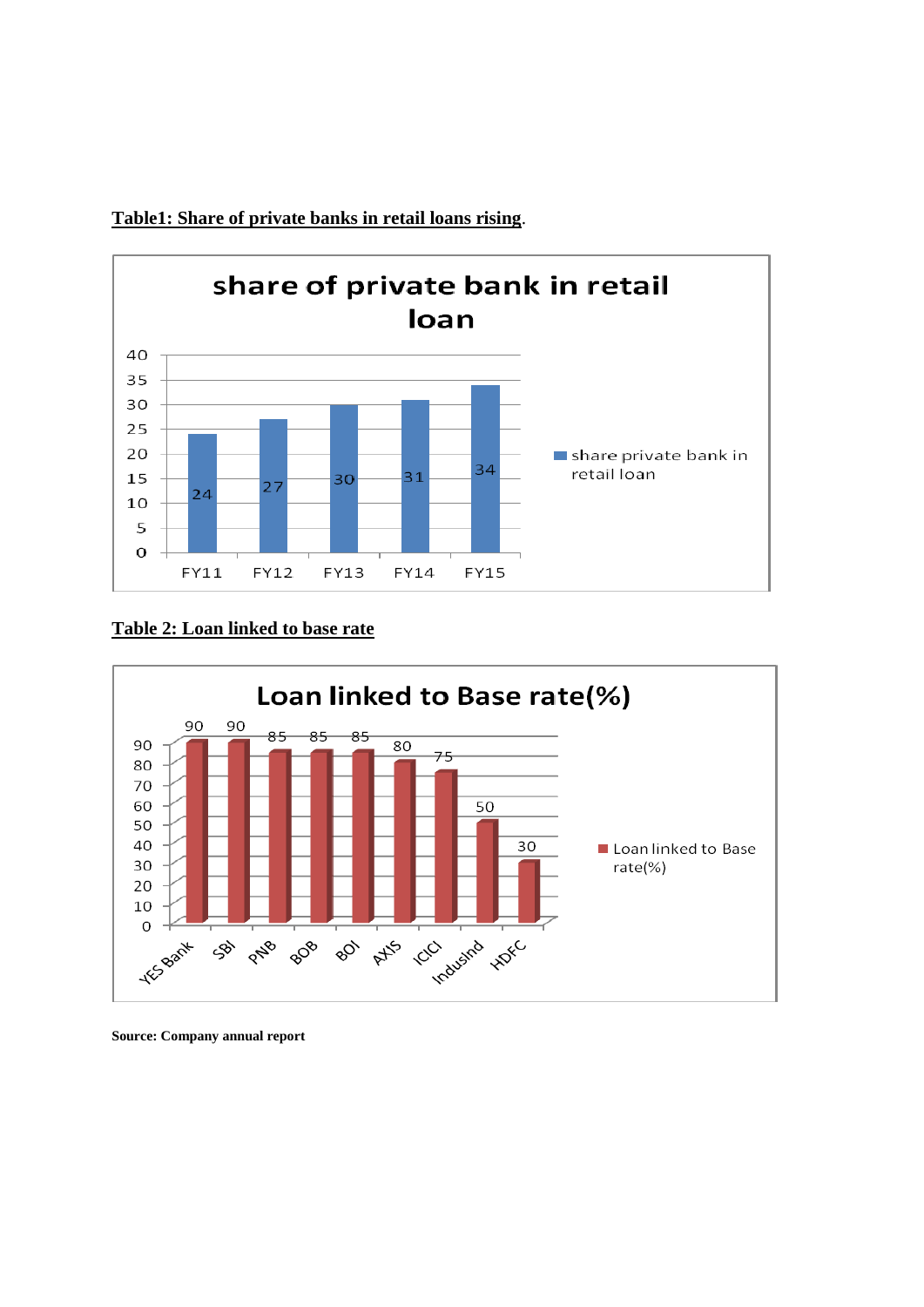# **Table 3: Share of corporate loan**



**Source: company annual report**

# **Table 4: MCLR estimate for major banks –excluding tenure premium**

|              | Weighte |           |                    |                 |            | <b>ROE</b> |             |
|--------------|---------|-----------|--------------------|-----------------|------------|------------|-------------|
|              | d       | Weighted  | Weighted           |                 | <b>Net</b> | margin-    | <b>MCLR</b> |
|              | Average | Average   | Average cost of    | <b>Negative</b> | operating  | based on   | without     |
|              | cost of | cost of   | funds(Deposit*     | carry from      | cost to be | regulatory | tenor       |
| <b>Banks</b> | deposit | borrowing | <b>Borrowing</b> ) | <b>CRR</b>      | recovered  | capital    | premium     |
| <b>ICICI</b> | 4%      | 1.60%     | 5.60%              | 0.23%           | 1%         | 1.40%      | 8.25%       |
| <b>HDFC</b>  | 4.90%   | 0.40%     | 5.30%              | 0.22%           | 1.80%      | 1.80%      | 9.03%       |
| Axis         | 4.40%   | 0.70%     | 5.10%              | 0.21%           | 1.40%      | 1.60%      | 8.26%       |
| <b>IIB</b>   | 4.30%   | 1.70%     | 6.00%              | 0.25%           | 2.00%      | 1.80%      | 9.92%       |
| <b>KMB</b>   | 4.20%   | 1.10%     | 5.40%              | 0.22%           | 2.70%      | 1.40%      | 9.69%       |
| <b>YES</b>   | 5.20%   | 1.40%     | 6.60%              | 0.27%           | 1.00%      | 1.80%      | 9.66%       |
| <b>SBIN</b>  | 5.00%   | 0.30%     | 5.20%              | 0.22%           | 1.40%      | 1.40%      | 8.26%       |
| <b>PNB</b>   | 5.00%   | 0.40%     | 5.40%              | 0.23%           | 1.20%      | 1.40%      | 8.26%       |
| <b>BOB</b>   | 5.20%   | 0.20%     | 5.40%              | 0.23%           | 1.00%      | 1.40%      | 8.08%       |
| <b>BOI</b>   | 5.10%   | 0.40%     | 5.50%              | 0.23%           | 1.00%      | 1.40%      | 8.15%       |

**Source: Company data**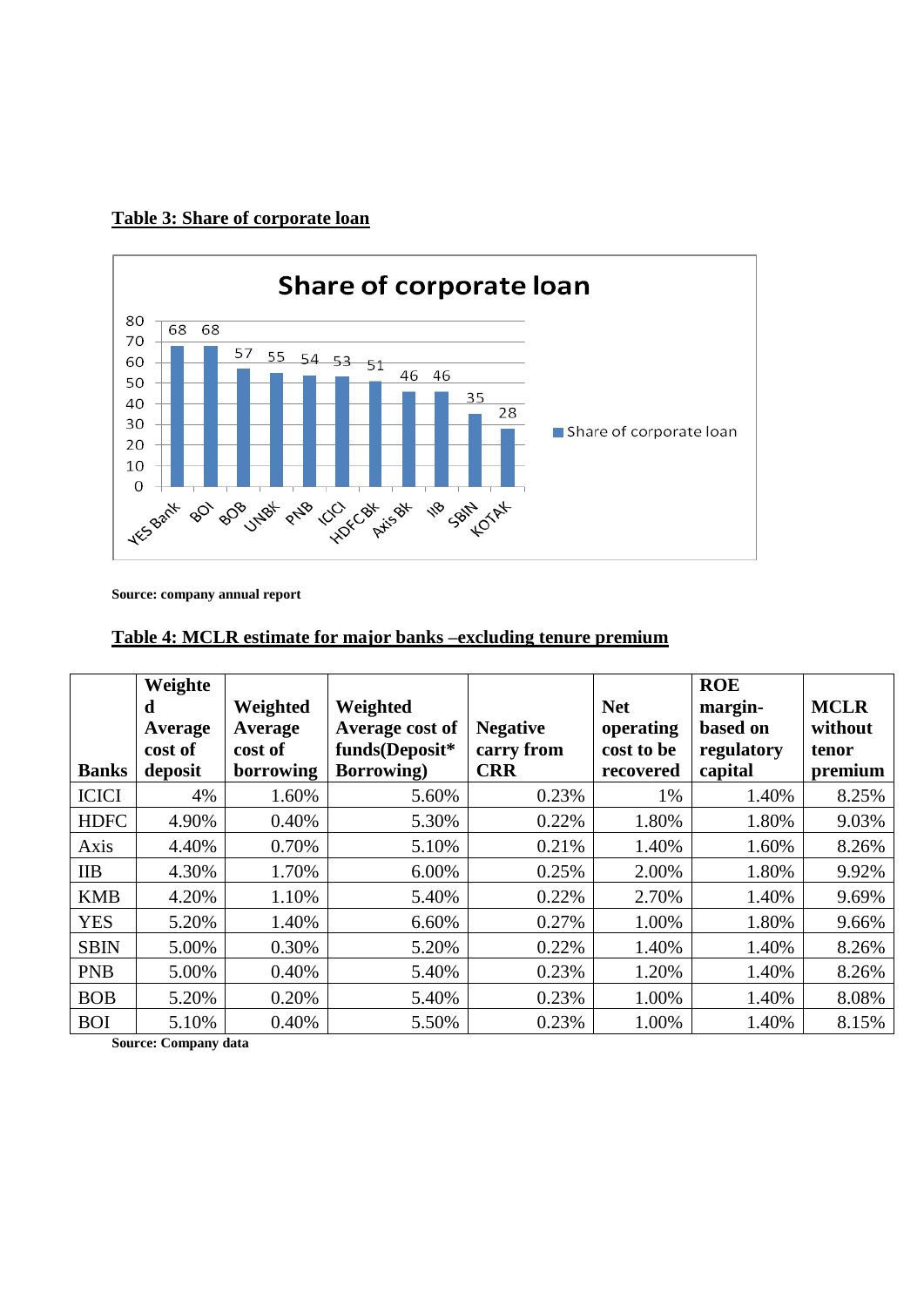|           | <b>MCLR</b><br>excl.<br>tenor<br>premium | <b>Tenor</b><br>premium | <b>Internal</b><br><b>Benchmark</b><br>for MCLR | <b>Spread</b> | Lending<br>rate | <b>Current loan</b><br>mix                      | <b>Contribution</b><br>to lending<br>vield |
|-----------|------------------------------------------|-------------------------|-------------------------------------------------|---------------|-----------------|-------------------------------------------------|--------------------------------------------|
| overnight | 8.26%                                    | 0.25%                   | 8.5%                                            | 1.00%         | 9.51%           | 7.20%                                           | 0.69%                                      |
| 1- month  | 8.26%                                    | 0.50%                   | 8.8%                                            | 1.25%         | 10.01%          | 2.70%                                           | 0.27%                                      |
| 3-month   | 8.26%                                    | 0.75%                   | 9.0%                                            | 1.50%         | 10.51%          | 5.30%                                           | 0.55%                                      |
| 6- month  | 8.26%                                    | 1.00%                   | 9.3%                                            | 2.00%         | 11.26%          | 5.70%                                           | 0.64%                                      |
| 1-year    | 8.26%                                    | 1.50%                   | 9.8%                                            | 2.50%         | 12.26%          | 79.20%                                          | 9.71%                                      |
|           |                                          |                         |                                                 |               |                 | Average<br><b>Yield on</b><br><b>MCLR</b> basis | 11.85%                                     |
|           |                                          |                         |                                                 |               |                 | current<br>domestic<br>yield<br>(estimated)     | 12.08%                                     |

**Table 5**: **Scenario analysis for SBI- Highlighting segmental MCLR and resultant lending Yield**

**Source: Company Data**

# **Conclusion:**

This guideline aim at passing on the benefit of change in policy rate to the borrower and establish a more responsive and transparent lending rate. It will improve monetary policy transmission. Marginal cost of lending rate is being seen as one of the tools to get bank more generous and benefit retail borrower. Though this initiative will put some pressure on banks margin but in long run it will increase efficiency of banking system. Better transmission of monetary policy, bring efficiency in the financial system and promote economic development.